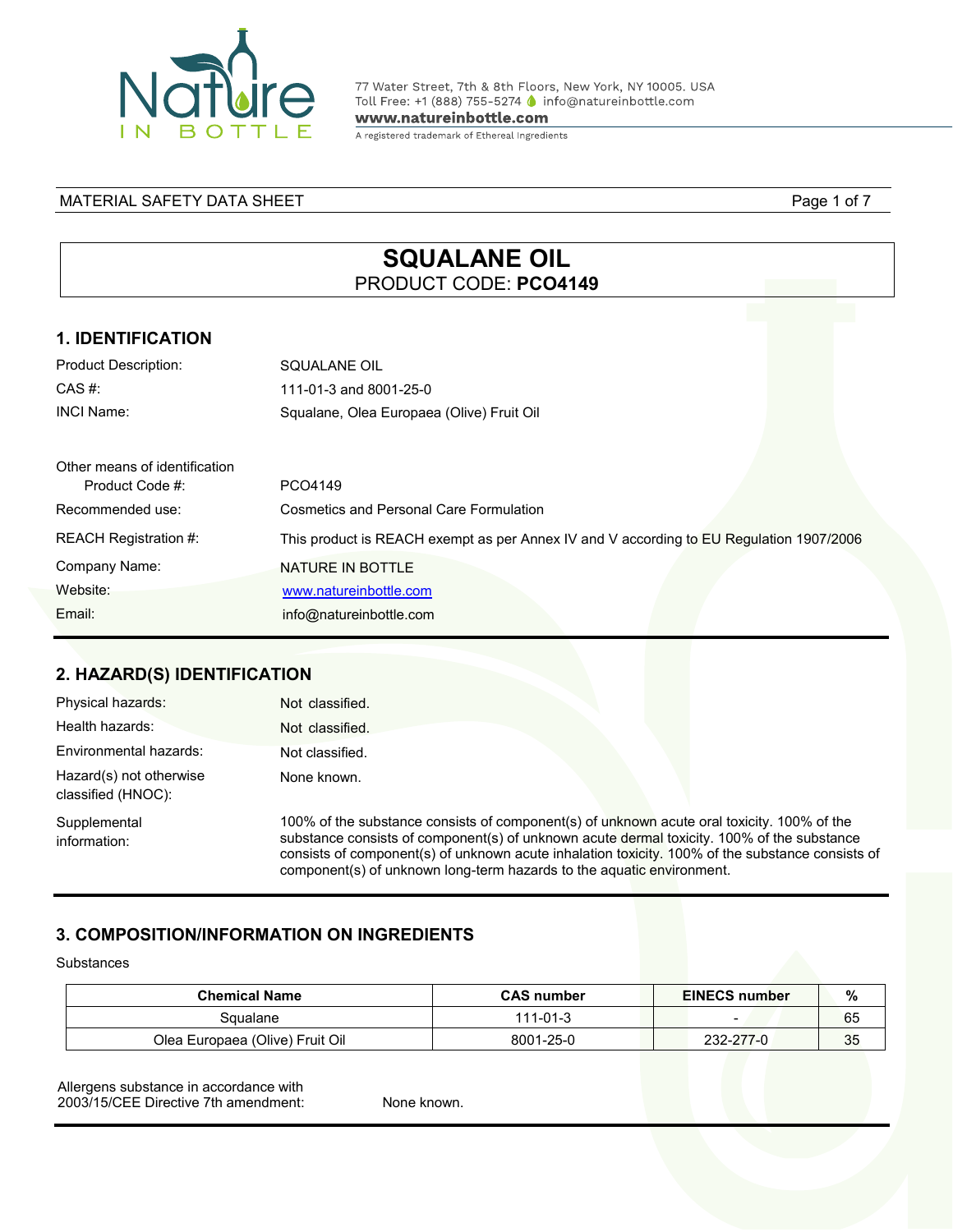

77 Water Street, 7th & 8th Floors, New York, NY 10005. USA<br>Toll Free: +1 (888) 755-5274 \ info@natureinbottle.com

www.natureinbottle.com

A registered trademark of Ethereal Ingredients

# MATERIAL SAFETY DATA SHEET PAGE 2 of 7

# **4. FIRST-AID MEASURES**

| Inhalation                                                                   | If breathing is difficult, remove to fresh air and keep at rest in a position comfortable for breathing.<br>For breathing difficulties, oxygen may be necessary. Call a physician if symptoms develop or<br>persist.                                        |
|------------------------------------------------------------------------------|-------------------------------------------------------------------------------------------------------------------------------------------------------------------------------------------------------------------------------------------------------------|
| Skin contact                                                                 | Take off immediately all contaminated clothing. Get medical attention if irritation develops and<br>persists. Wash skin thoroughly with soap and water for several minutes.                                                                                 |
| Eye contact                                                                  | Remove contact lenses, if present and easy to do. Get medical attention if irritation develops and<br>persists. Promptly wash eyes with plenty of water while lifting the eye lids.                                                                         |
| Ingestion                                                                    | Call a physician or poison control center immediately. If swallowed, rinse mouth with water (only if<br>the person is conscious). Do not induce vomiting. If vomiting occurs, the head should be kept low<br>so that stomach vomit doesn't enter the lungs. |
| Most important<br>symptoms/effects, acute and<br>delayed                     | Direct contact with eyes may cause temporary irritation.                                                                                                                                                                                                    |
| Indication of immediate medical<br>attention and special treatment<br>needed | Not available.                                                                                                                                                                                                                                              |
| General information                                                          | Ensure that medical personnel are aware of the material(s) involved, and take precautions to<br>protect themselves. Show this safety data sheet to the doctor in attendance.                                                                                |

### **5. FIRE-FIGHTING MEASURES**

| Suitable extinguishing media:                                        | Water spray, fog, CO2, dry chemical, or alcohol resistant foam.                                                                                                                                                                                                                                                                                                                                 |
|----------------------------------------------------------------------|-------------------------------------------------------------------------------------------------------------------------------------------------------------------------------------------------------------------------------------------------------------------------------------------------------------------------------------------------------------------------------------------------|
| Unsuitable extinguishing media:                                      | Do not use a solid water stream as it may scatter and spread fire.                                                                                                                                                                                                                                                                                                                              |
| Specific hazards arising from<br>the chemical:                       | Fire may produce irritating, corrosive and/or toxic gases.                                                                                                                                                                                                                                                                                                                                      |
| Special protective equipment<br>and precautions for<br>firefighters: | Firefighters must use standard protective equipment including flame retardant coat, helmet with<br>face shield, gloves, rubber boots, and in enclosed spaces, SCBA. Structural firefighters protective<br>clothing will only provide limited protection. Wear self-contained breathing apparatus with a full<br>facepiece operated in the positive pressure demand mode when fighting fires.    |
| Fire fighting<br>equipment/instructions:                             | In case of fire and/or explosion do not breathe fumes. Use standard firefighting procedures and<br>consider the hazards of other involved materials. Move containers from fire area if you can do so<br>without risk. Water runoff can cause environmental damage. Ventilate closed spaces before<br>entering them. Keep run-off water out of sewers and water sources. Dike for water control. |
| Specific methods:                                                    | Use water spray to cool unopened containers.                                                                                                                                                                                                                                                                                                                                                    |
| General fire hazards:                                                | Static charges generated by emptying package in or near flammable vapor may cause flash fire.                                                                                                                                                                                                                                                                                                   |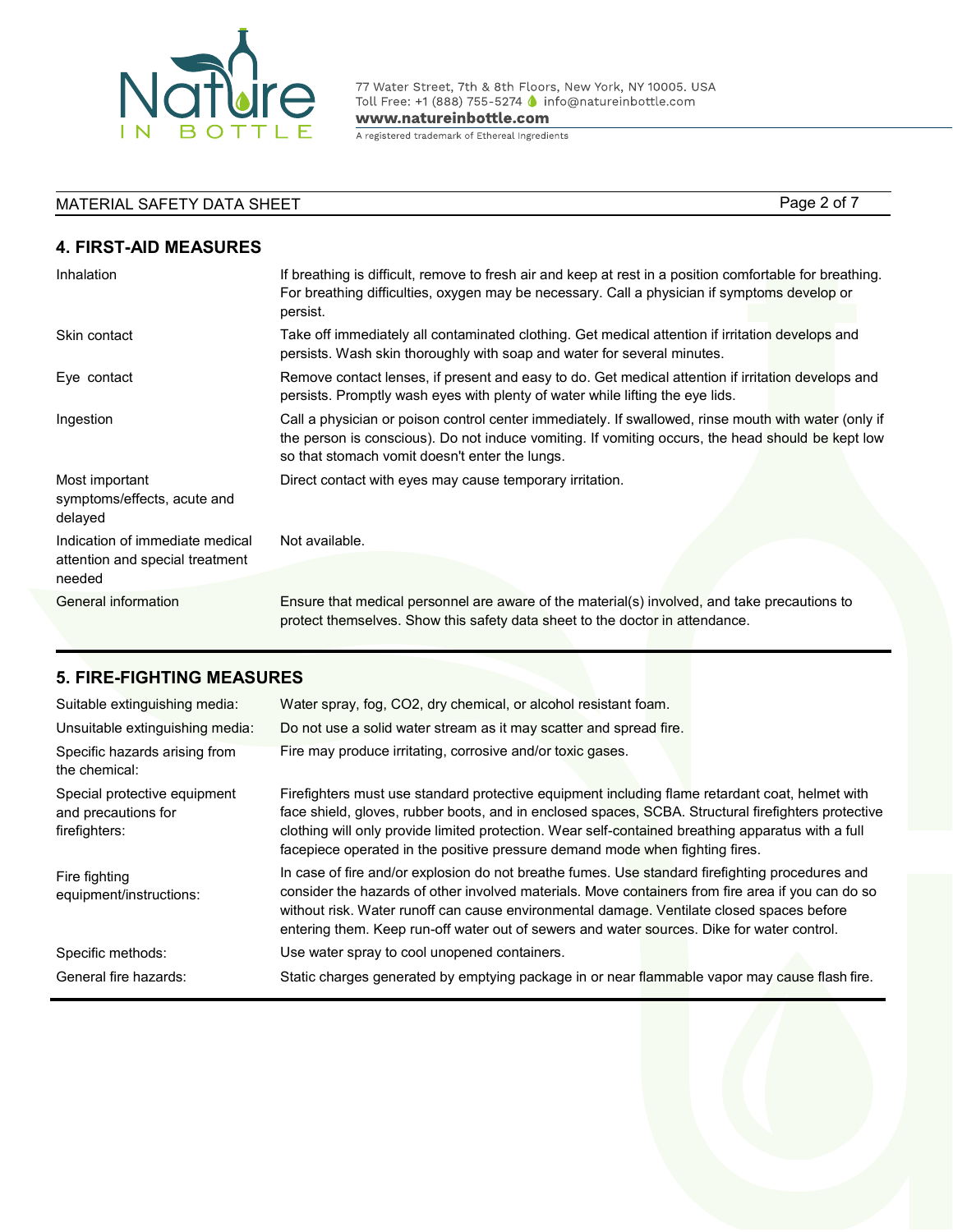

77 Water Street, 7th & 8th Floors, New York, NY 10005. USA<br>Toll Free: +1 (888) 755-5274 (a info@natureinbottle.com

www.natureinbottle.com

A registered trademark of Ethereal Ingredients

# MATERIAL SAFETY DATA SHEET PAGE 2014 Page 3 of 7

### **6. ACCIDENTAL RELEASE MEASURES**

| Personal precautions, protective<br>equipment and emergency<br>procedures: | Eliminate all sources of ignition. Avoid contact with skin or inhalation of spillage, dust or vapor.<br>Keep unnecessary personnel away. Do not touch damaged containers or spilled material unless<br>wearing appropriate protective clothing. Ventilate closed spaces before entering them. |
|----------------------------------------------------------------------------|-----------------------------------------------------------------------------------------------------------------------------------------------------------------------------------------------------------------------------------------------------------------------------------------------|
| Methods and materials for<br>containment and cleaning up:                  | Collect and dispose of spillage as indicated in section 13 of the SDS.                                                                                                                                                                                                                        |
|                                                                            | Absorb with inert absorbent such as dry clay, sand or diatomaceous earth, commercial sorbents,<br>or recover using pumps.                                                                                                                                                                     |
|                                                                            | The product is immiscible with water and will spread on the water surface.                                                                                                                                                                                                                    |
|                                                                            | Stop the flow of material, if this is without risk. Dike the spilled material, where this is possible.                                                                                                                                                                                        |
|                                                                            | Never return spills in original containers for re-use. This material and its container must be<br>disposed of as hazardous waste. Eliminate all ignition sources (no smoking, flares, sparks or<br>flames in immediate area). Prevent product from entering drains.                           |
|                                                                            | Large Spills: Stop the flow of material, if this is without risk. Dike the spilled material, where this is<br>possible. Cover with plastic sheet to prevent spreading. Absorb in vermiculite, dry sand or earth<br>and place into containers.                                                 |
|                                                                            | Small Spills: Wipe up with absorbent material (e.g. cloth, fleece). Clean surface thoroughly to<br>remove residual contamination.                                                                                                                                                             |
| Environmental precautions:                                                 | Retain and dispose of contaminated wash water. Avoid release to the environment. Contact local<br>authorities in case of spillage to drain/aquatic environment. Prevent further leakage or spillage if<br>safe to do so. Do not contaminate water.                                            |
|                                                                            |                                                                                                                                                                                                                                                                                               |

#### **7. HANDLING AND STORAGE**

| Precautions for safe handling:   | Do not handle or store near an open flame, heat or other sources of ignition. Take precautionary<br>measures against static discharges. All equipment used when handling the product must be<br>grounded. Avoid breathing vapor. Avoid contact with eyes, skin, and clothing. Avoid prolonged<br>exposure. Wash thoroughly after handling. |
|----------------------------------|--------------------------------------------------------------------------------------------------------------------------------------------------------------------------------------------------------------------------------------------------------------------------------------------------------------------------------------------|
| Conditions for safe storage,     | Keep container closed. Handle containers with care. Open slowly in order to control possible                                                                                                                                                                                                                                               |
| including any incompatibilities: | pressure release. Store in a cool, well-ventilated area.                                                                                                                                                                                                                                                                                   |

#### **8. EXPOSURE CONTROLS/PERSONAL PROTECTION**

| Occupational exposure limits:     | This substance has no PEL, TLV, or other recommended exposure limit.                          |
|-----------------------------------|-----------------------------------------------------------------------------------------------|
| Biological limit values:          | No biological exposure limits noted for the ingredient(s).                                    |
| Appropriate engineering controls: | Use explosion-proof ventilation equipment to stay below exposure limits. Adequate ventilation |
|                                   | should be provided so that exposure limits are not exceeded.                                  |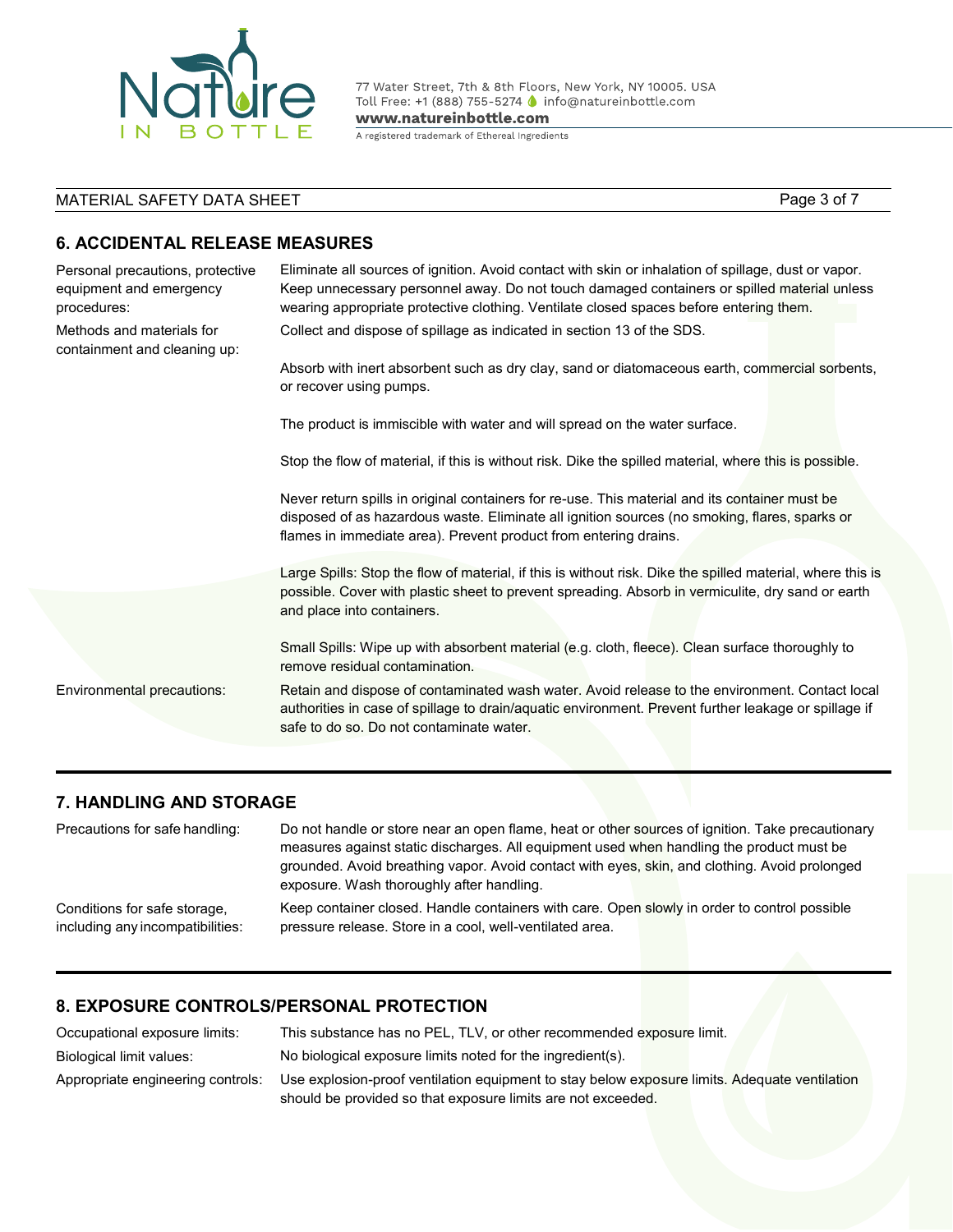

77 Water Street, 7th & 8th Floors, New York, NY 10005. USA<br>Toll Free: +1 (888) 755-5274 © info@natureinbottle.com

www.natureinbottle.com

A registered trademark of Ethereal Ingredients

### MATERIAL SAFETY DATA SHEET **Page 4 of 7** Page 4 of 7

Individual protection measures, such as personal protective equipment

| Eye/face protection:                | Wear safety glasses with side shields (or goggles).                                                                                                                                                                         |
|-------------------------------------|-----------------------------------------------------------------------------------------------------------------------------------------------------------------------------------------------------------------------------|
| Skin protection<br>Hand protection: | Chemical resistant gloves.                                                                                                                                                                                                  |
| Other:                              | Wear suitable protective clothing.                                                                                                                                                                                          |
| Respiratory protection:             | Respiratory protection not required. If ventilation is insufficient, suitable respiratory protection must<br>be provided.                                                                                                   |
| Thermal hazards:                    | Wear appropriate thermal protective clothing, when necessary.                                                                                                                                                               |
| General hygiene considerations:     | Always observe good personal hygiene measures, such as washing after handling the material<br>and before eating, drinking, and/or smoking. Routinely wash work clothing and protective<br>equipment to remove contaminants. |

## **9. PHYSICAL AND CHEMICAL PROPERTIES**

| Appearance:                                 | Clear light yellow to amber colored liquid. |
|---------------------------------------------|---------------------------------------------|
| Odor:                                       | Characteristic mild odour.                  |
| pH:                                         | Not available.                              |
| Melting point/freezing point:               | Not available.                              |
| Initial boiling point and boiling<br>range: | Not available.                              |
| Flash point:                                | > 482.0 °F (> 250.0 °C) Closed Cup          |
| Evaporation rate:                           | Not available.                              |
| Flammability (solid, gas):                  | Not applicable.                             |
| Vapor pressure:                             | Not available.                              |
| Refractive Index:                           | 1.430 - 1.495 @ 20°C                        |
| Relative density:                           | $0.810 - 0.900$ @ 20°C                      |
| Solubility in water:                        | Insoluble.                                  |
| Auto-ignition temperature:                  | Not available.                              |
| Decomposition temperature:                  | Not available.                              |
| Viscosity:                                  | Not available                               |

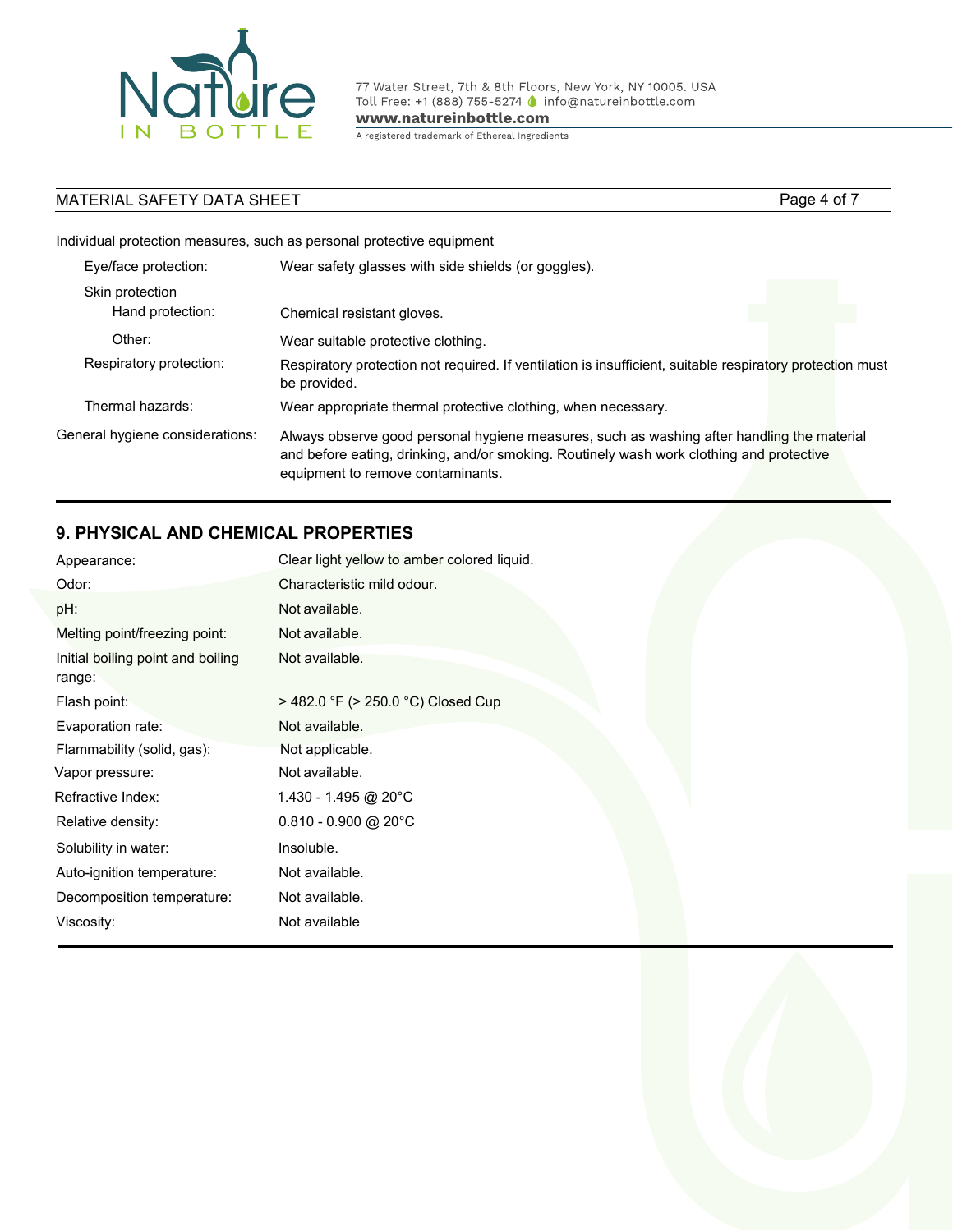

77 Water Street, 7th & 8th Floors, New York, NY 10005. USA Toll Free: +1 (888) 755-5274 ● info@natureinbottle.com

www.natureinbottle.com

A registered trademark of Ethereal Ingredients

### MATERIAL SAFETY DATA SHEET **Page 5 of 7** AMATERIAL SAFETY DATA SHEET

### **10. STABILITY AND REACTIVITY**

| Reactivity:                            | The product is stable and non-reactive under normal conditions of use, storage and transport. |
|----------------------------------------|-----------------------------------------------------------------------------------------------|
| Chemical stability:                    | Material is stable under normal conditions.                                                   |
| Possibility of hazardous<br>reactions: | No dangerous reaction known under conditions of normal use.                                   |
| Conditions to avoid:                   | Avoid temperatures exceeding the flash point. Contact with incompatible materials.            |
| Incompatible materials:                | Strong oxidizing agents.                                                                      |
| Hazardous decomposition<br>products:   | No hazardous decomposition products if stored and handled as indicated.                       |

### **11. TOXICOLOGICAL INFORMATION**

#### **Information on likely routes of exposure**

| Inhalation:                                      | Knowledge about health hazard is incomplete.             |
|--------------------------------------------------|----------------------------------------------------------|
| Skin contact:                                    | Knowledge about health hazard is incomplete.             |
| Eye contact:                                     | Knowledge about health hazard is incomplete.             |
| Ingestion:                                       | Expected to be a low ingestion hazard.                   |
| Symptoms related to the<br>physical abomical and | Direct contact with eyes may cause temporary irritation. |

physical, chemical and toxicological characteristics:

#### **Information on toxicological effects**

| Acute toxicity:                                         | Not available.                                                              |
|---------------------------------------------------------|-----------------------------------------------------------------------------|
| Skin corrosion/irritation:                              | Due to partial or complete lack of data the classification is not possible. |
| Serious eye damage/eye<br>irritation:                   | Due to partial or complete lack of data the classification is not possible. |
| Respiratory or skin sensitization                       |                                                                             |
| Respiratory sensitization:                              | Due to partial or complete lack of data the classification is not possible. |
| Skin sensitization:                                     | Due to partial or complete lack of data the classification is not possible. |
| Germ cell mutagenicity:                                 | Due to partial or complete lack of data the classification is not possible. |
| Carcinogenicity:                                        | Due to partial or complete lack of data the classification is not possible. |
| IARC Monographs. Overall Evaluation of Carcinogenicity: |                                                                             |
| Not listed.                                             |                                                                             |
|                                                         | OSHA Specifically Regulated Substances (29 CFR 1910.1001-1053):             |

Not listed.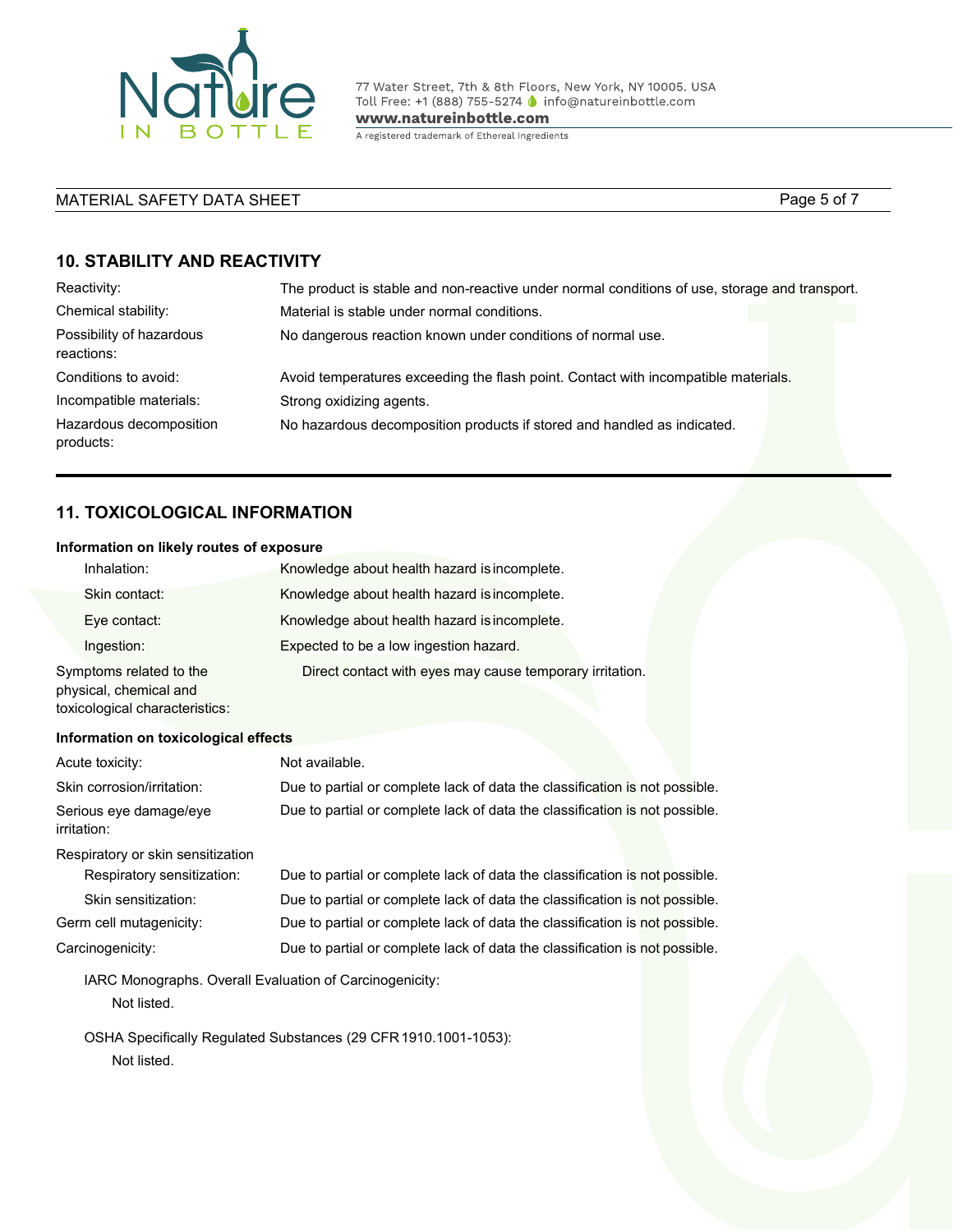

77 Water Street, 7th & 8th Floors, New York, NY 10005. USA<br>Toll Free: +1 (888) 755-5274 © info@natureinbottle.com www.natureinbottle.com

A registered trademark of Ethereal Ingredients

| MATERIAL SAFETY DATA SHEET                             |                                                                             | Page 6 of 7 |
|--------------------------------------------------------|-----------------------------------------------------------------------------|-------------|
| Not listed.                                            | US. National Toxicology Program (NTP) Report on Carcinogens:                |             |
| Reproductive toxicity:                                 | Due to partial or complete lack of data the classification is not possible. |             |
| Specific target organ toxicity -<br>single exposure:   | Due to partial or complete lack of data the classification is not possible. |             |
| Specific target organ toxicity -<br>repeated exposure: | Due to partial or complete lack of data the classification is not possible. |             |
| Aspiration hazard:                                     | Due to partial or complete lack of data the classification is not possible. |             |

### **12. ECOLOGICAL INFORMATION**

| Ecotoxicity:                   | The product is not classified as environmentally hazardous. However, this does not exclude the<br>possibility that large or frequent spills can have a harmful or damaging effect on the environment. |  |
|--------------------------------|-------------------------------------------------------------------------------------------------------------------------------------------------------------------------------------------------------|--|
| Persistence and degradability: | No data is available on the degradability of this substance.                                                                                                                                          |  |
| Bioaccumulative potential:     | No data available.                                                                                                                                                                                    |  |
| Mobility in soil:              | No data available.                                                                                                                                                                                    |  |
| Other adverse effects:         | No other adverse environmental effects (e.g. ozone depletion, photochemical ozone creation<br>potential, endocrine disruption, global warming potential) are expected from this component.            |  |

### **13. DISPOSAL CONSIDERATIONS**

| Disposal instructions:                    | Do not discharge into drains, water courses or onto the ground. Do not allow this material to drain<br>into sewers/water supplies. Do not contaminate ponds, waterways or ditches with chemical or<br>used container. Dispose of contents/container in accordance with<br>local/regional/national/international regulations. |
|-------------------------------------------|------------------------------------------------------------------------------------------------------------------------------------------------------------------------------------------------------------------------------------------------------------------------------------------------------------------------------|
| Local disposal regulations:               | Dispose in accordance with all applicable regulations.                                                                                                                                                                                                                                                                       |
| Hazardous waste code:                     | Not established.                                                                                                                                                                                                                                                                                                             |
| Waste from residues / unused<br>products: | Empty containers or liners may retain some product residues. This material and its container must<br>be disposed of in a safe manner (see: Disposal instructions).                                                                                                                                                           |
| Contaminated packaging:                   | Since emptied containers may retain product residue, follow label warnings even after container is<br>emptied. Empty containers should be taken to an approved waste handling site for recycling or<br>disposal.                                                                                                             |

# **14. TRANSPORT INFORMATION**

| Transport | Rule            | <b>Hazard class</b> | Packing group | <b>UN</b> number |
|-----------|-----------------|---------------------|---------------|------------------|
| Land      | RID/ADR         |                     |               |                  |
| Maritime  | <b>IMDG</b>     | Not Regulated       | Not Regulated | Not Regulated    |
| Air       | <b>IATA/DGR</b> |                     |               |                  |